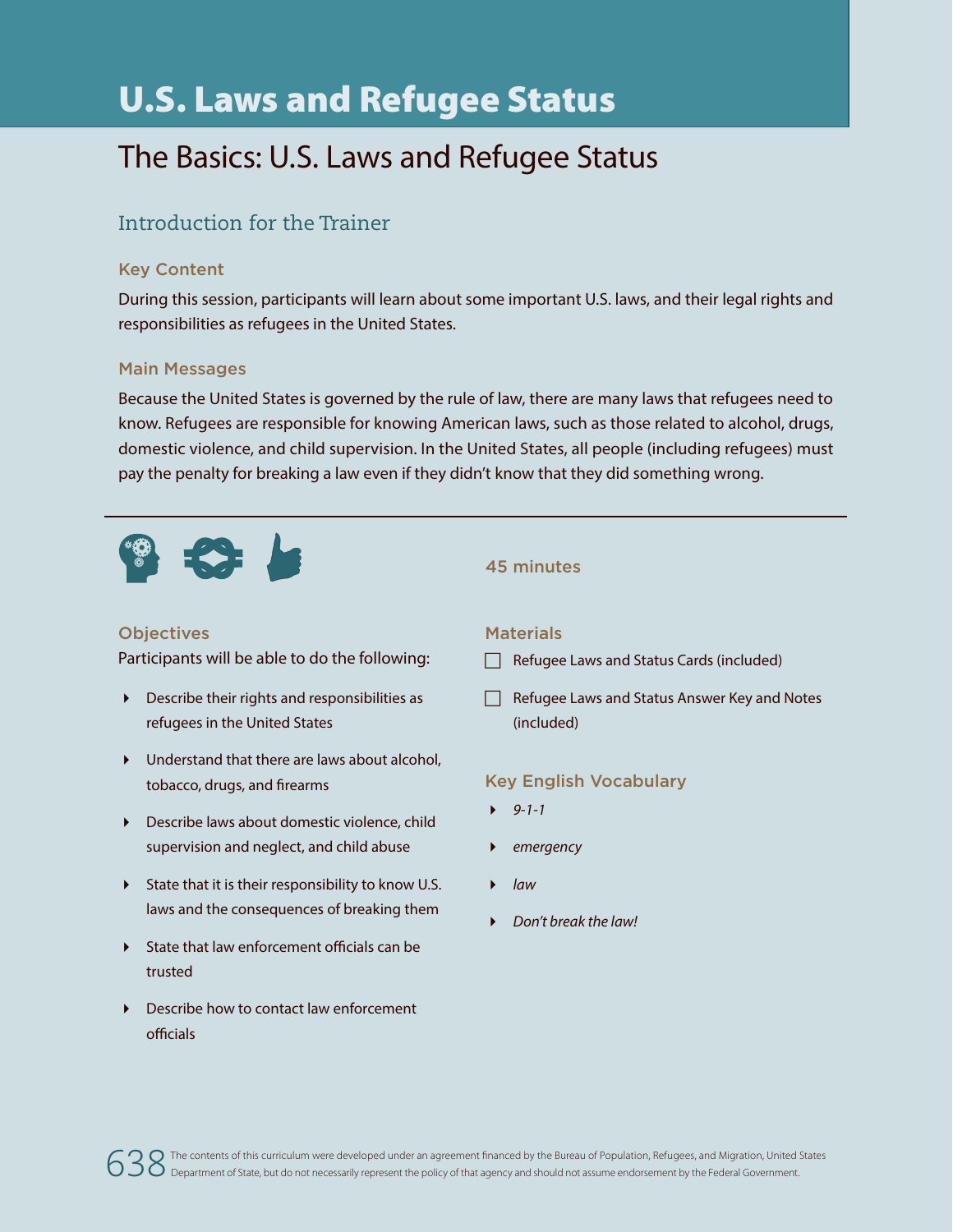## Session Preparation

Estimate the number of participants who will be attending the session. Then decide how many small groups there will be during the activity. Each group should have three to four people.

Review the Refugee Laws and Status Cards and edit, add to, or subtract cards based on the participants' needs and level of understanding. Find out about the laws in your area and, in the space provided in the Refugee Laws and Status Answer Key and Notes, include common challenges that refugees face. For example, allowing a young child to walk to a nearby store or laundromat by themselves could be considered neglect, hitting a child is often considered abuse, and leaving a child home alone while going grocery shopping is an example of poor child supervision.

Print the revised Refugee Laws and Status Cards. Cut out the cards along the dotted lines. Then cut each card in half, dividing the picture and the statement in half. Keeping pairs together, divide the cards into the number of groups there will be during the activity.

## Trainer's Introduction of Session to Participants

During this session, we will talk about safety, refugee status, and U.S. laws that are very important for you to know.

## Introductory Exercise

*Briefly review the key English vocabulary for this plan by saying the first word aloud in English. Participants say the word to a partner, and then all together as a group. Continue in the same way with the rest of the words and the phrase. Throughout the session, emphasize the words as they come up and use the phrase whenever there is an opportunity. If there is time (8 to 10 minutes), use the unit vocabulary found at the end of this unit to help participants better understand key English vocabulary words.*

#### Activity

Divide participants into the small groups you chose during the session preparation. Distribute sets of Refugee Laws and Status Cards, as organized during the session preparation.

Small groups spend about 5 minutes reviewing the Laws and Refugee Status Cards. Participants look at the cards in the set they have been given and put the two halves together to complete the pictures shown on the cards. Participants then discuss what aspect of U.S. law or refugee status is being shown in the picture.

Bring the full group together. Small groups present their matched Refugee Laws and Status Cards to the full group and describe which aspects of safety, refugee status, and U.S. law are shown in each picture. During the presentations, add more information to the discussion by referring to the Refugee Laws and Status Answer Key and Notes. Answer questions and clarify information as needed.



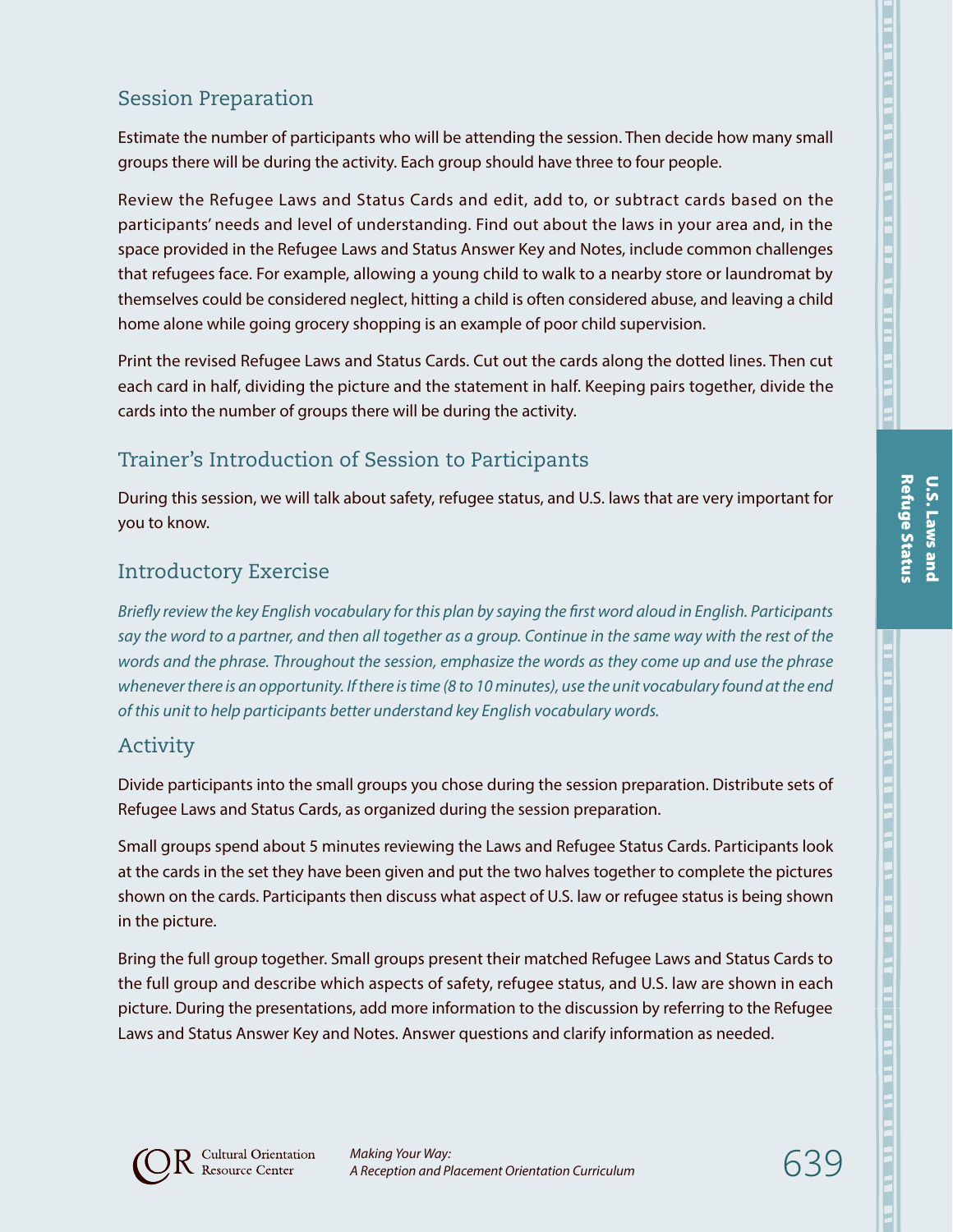When small groups have presented their matched cards, debrief the session using the questions below.

## Debriefing Questions

- If there was an emergency where you lived before you came to the United States, who would people contact for help?
- Would someone call the police in emergencies? If not, why not?
- If there is an emergency in your new community, what number should you call?
- If a police officer is walking toward someone, what should that person do?
- What is a right that you have as a refugee in the United States? What is a responsibility that you have?
- What laws about domestic violence and child supervision did you learn?
- Why is it important that you learn the laws in the United States?

#### *Working With Individuals or Very Small Groups*

When working with one to four participants, participants should spread the Refugee Laws and Status Cards out on a table or on the floor and match the pictures together during the activity. As cards are matched, the trainer should ask participants questions about what they see in the pictures and what the pictures show. When finished, debrief the session using the questions provided.

#### Variations and Considerations

If possible, group participants by language background for the activity so that small groups can communicate in a common language.

If needed, use translated versions of the Refugee Laws and Status Cards.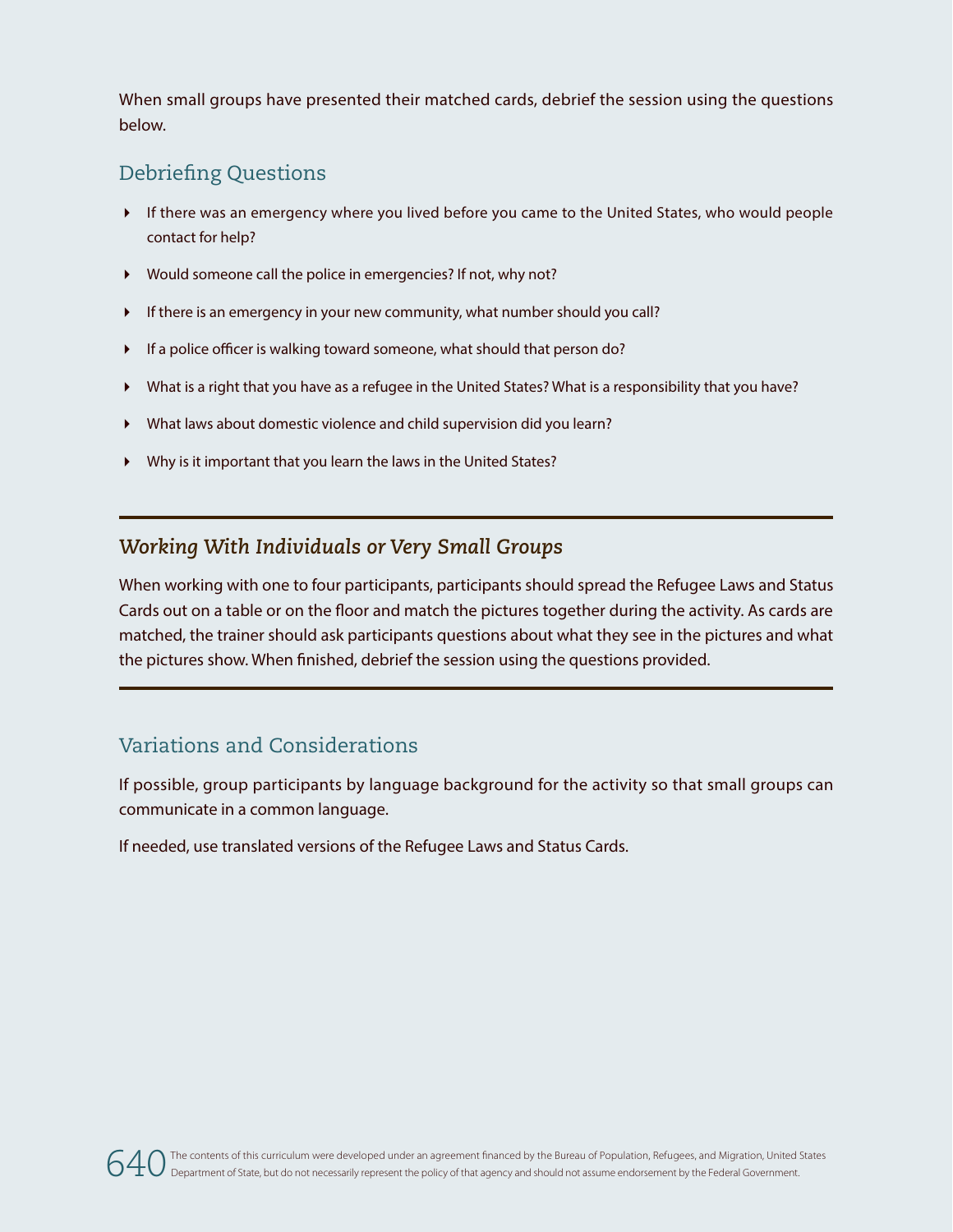## Refugee Laws and Status Cards



*As a refugee, you have the right to work in the United States.*





*Breaking the law could affect your legal status.*

 $R$  Cultural Orientation O) *Making Your Way: A Reception and Placement Orientation Curriculum*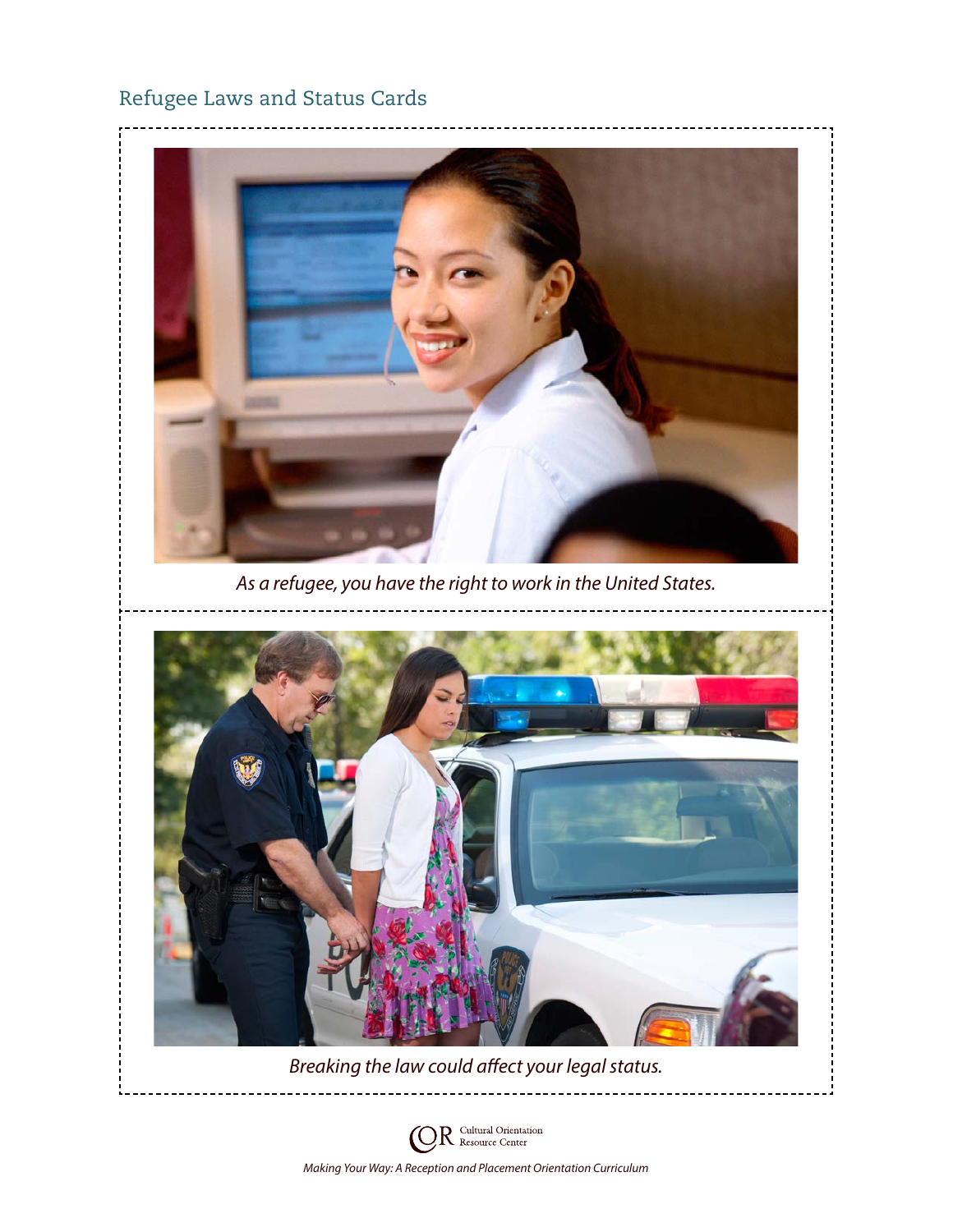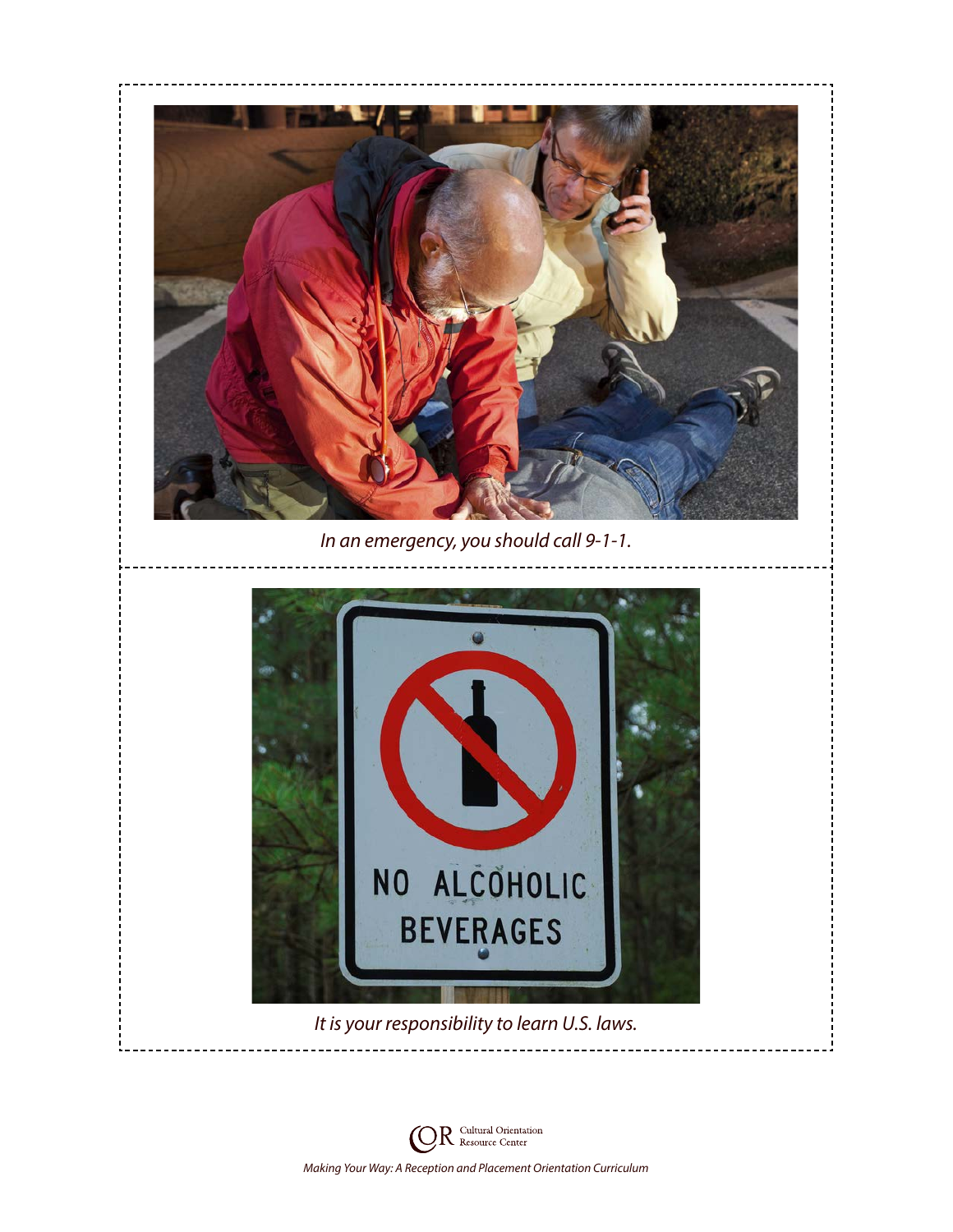

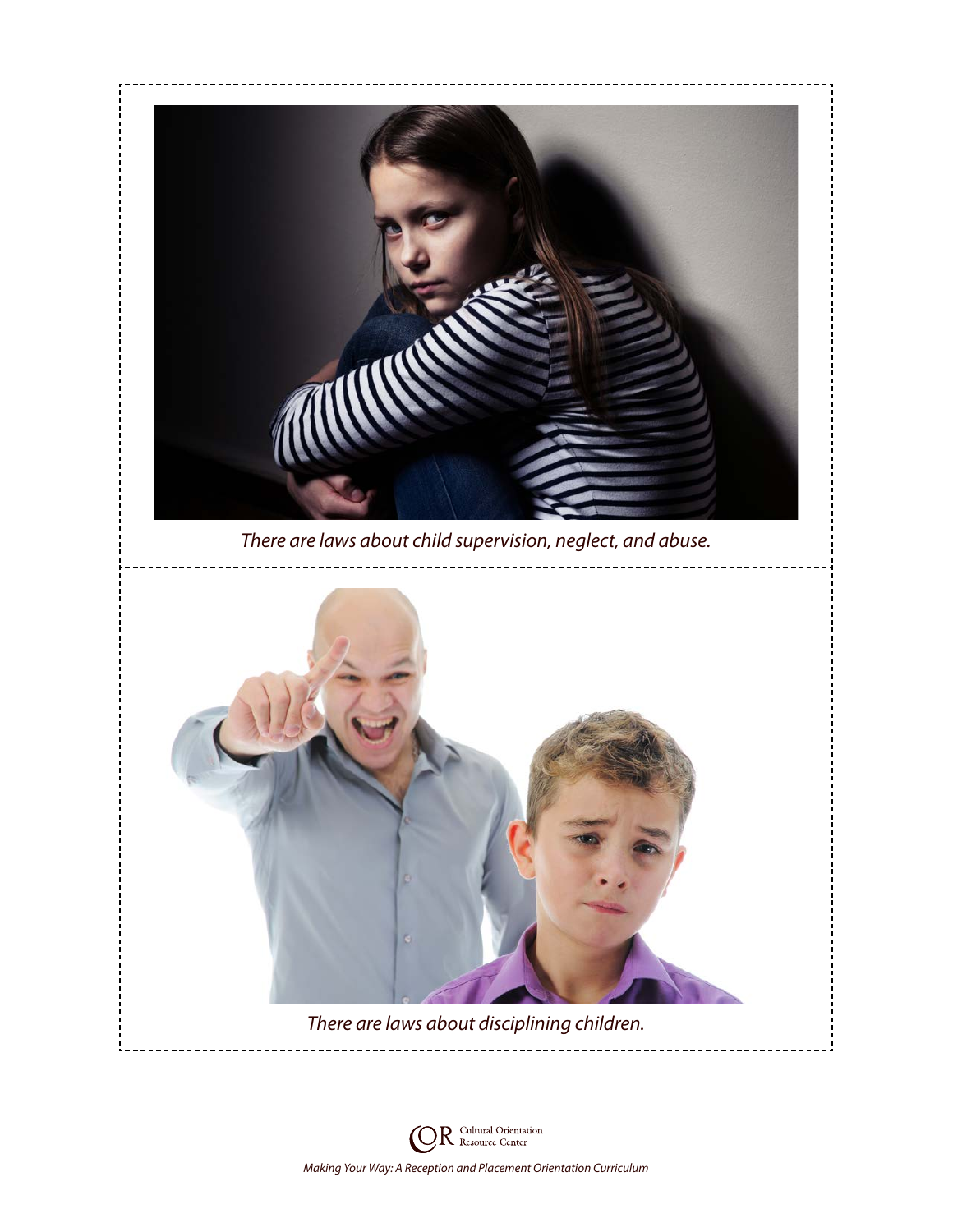

 $R$  Cultural Orientation O) *Making Your Way: A Reception and Placement Orientation Curriculum*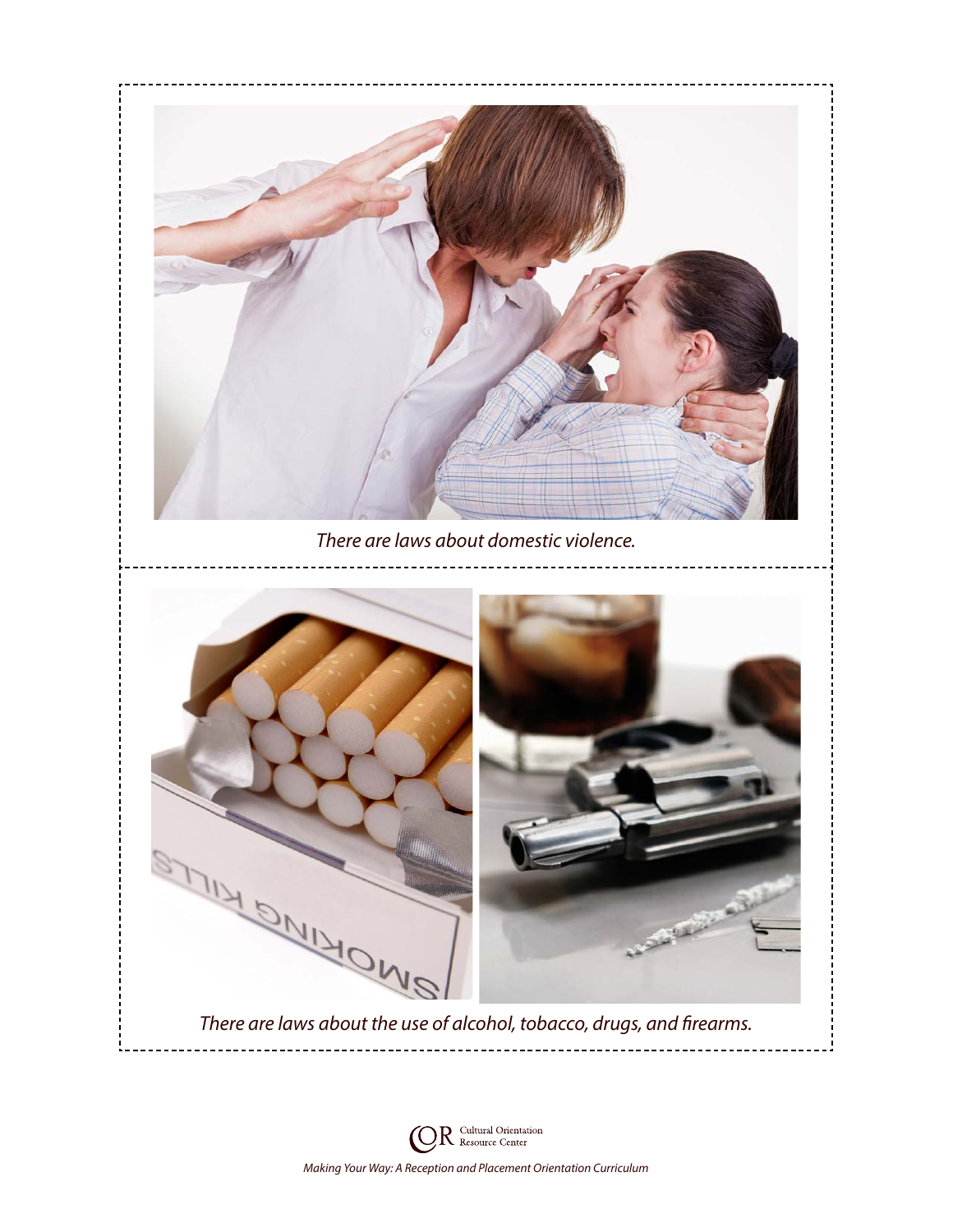

*You can trust police and other law enforcement officers to help you.*

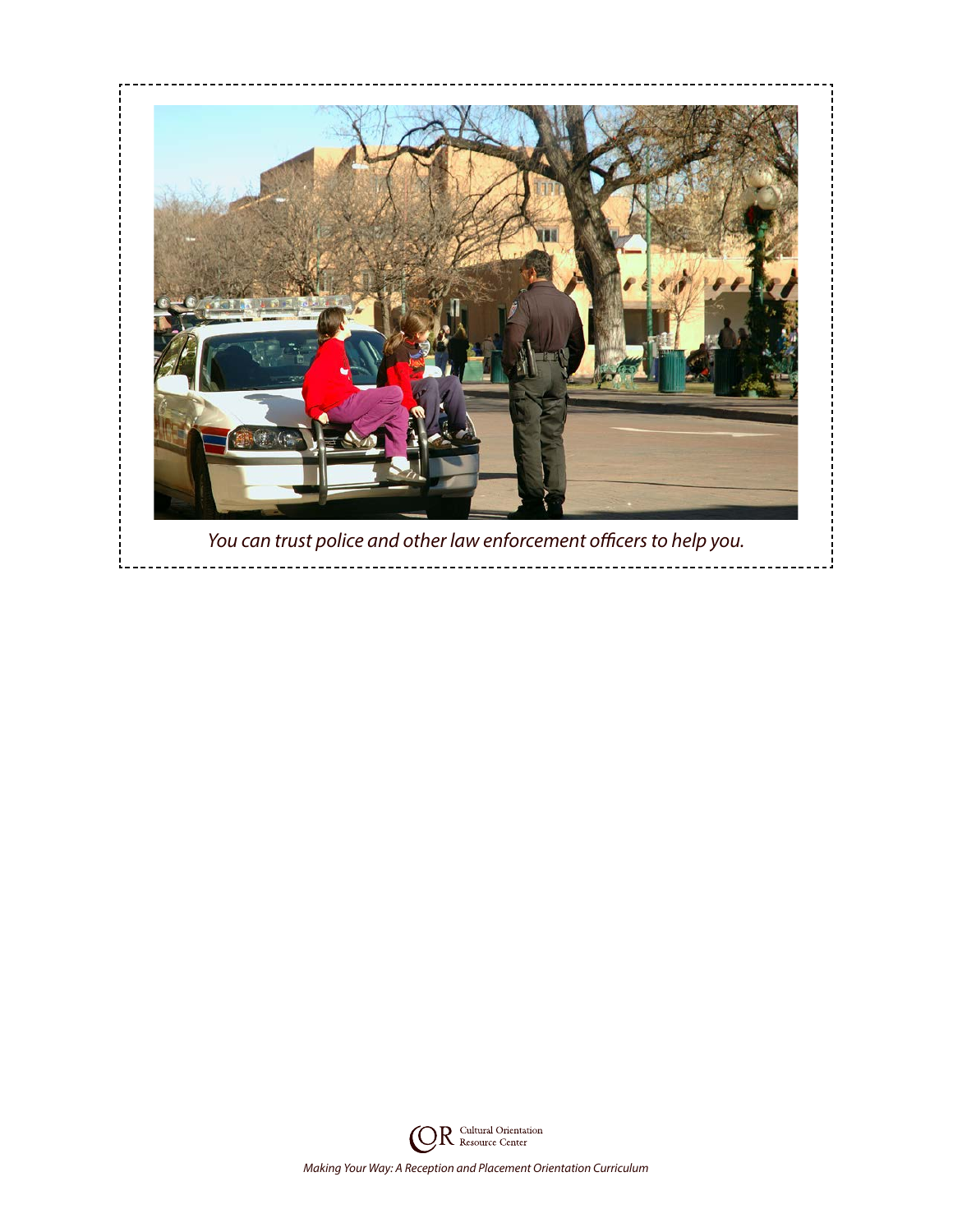#### Refugee Laws and Status Answer Key and Notes



As a refugee, you have the right to work in the United States.

*Participants should understand that, as refugees, they can work in the United States.*

*Notes on local laws:*



Breaking the law could affect your legal status.

*It is the responsibility of the individual to learn local, state, and federal laws and obey them. Refugees who break laws may pay a fine or go to jail; breaking the law could also affect a person's immigration status.*

*Notes on local laws:*



In an emergency, you should call 9-1-1.

*Explain to participants that in an emergency they need to pick up a phone and dial 9-1-1. Have participants practice saying, "fire," "police," and, "ambulance." Tell participants that if they need to call 9-1-1, they should answer as many questions as possible and stay on the line until the operator tells them to hang up. Participants who don't speak English should say, "No English," and tell the operator the language they speak.*

*Notes on local laws:*



It is your responsibility to learn U.S. laws.

*If you break a law, it can affect your freedom and immigration status, even if you did not know the law.*

*Notes on local laws:*



There are laws about child supervision, neglect, and abuse.

*Children in the United States need to be supervised at all times until they are considered old enough, by law, to look out for themselves. That age differs in different locations. Not supervising a child properly is considered neglect or abuse and is illegal.*

*Notes on local laws:*